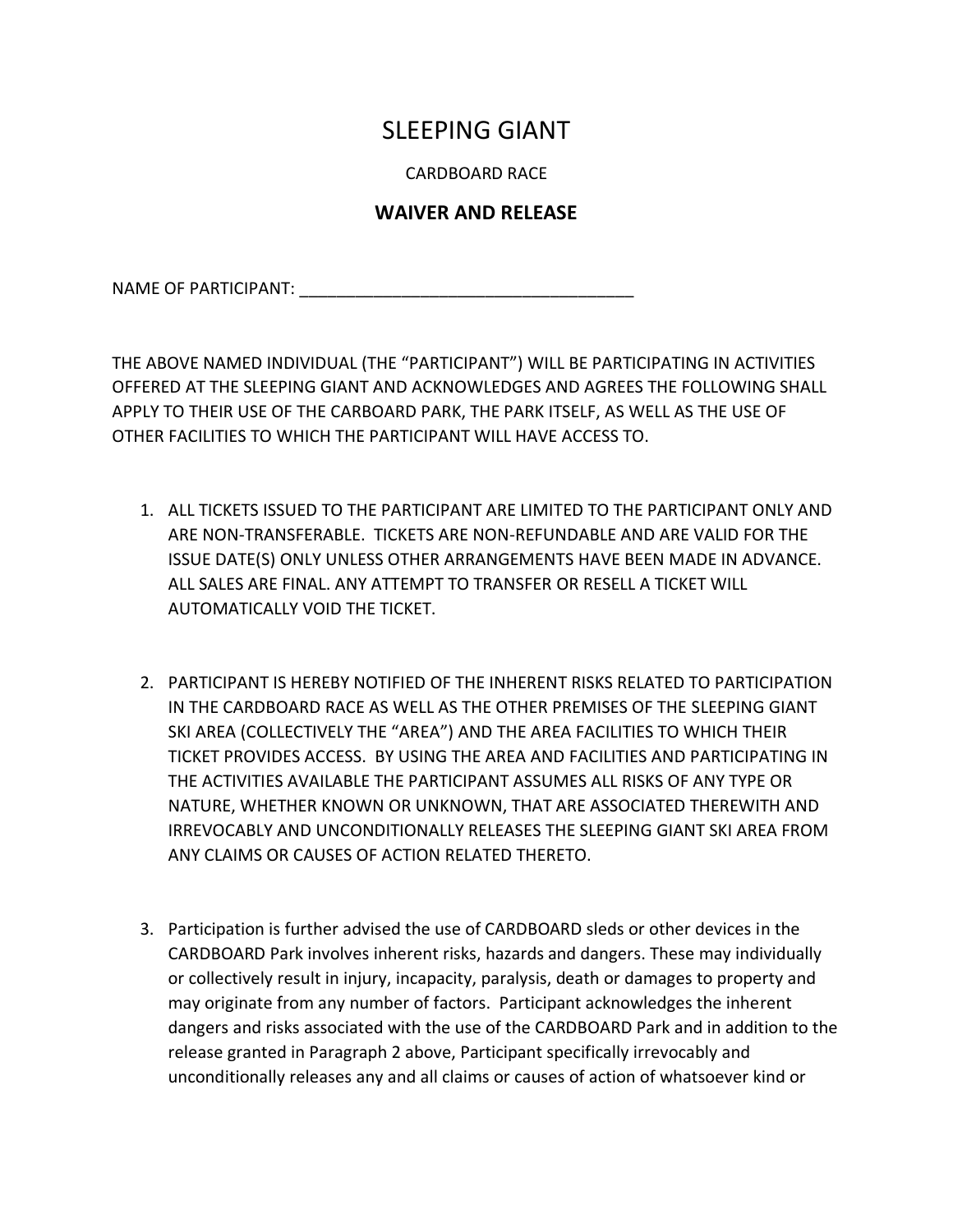nature including, but not specifically limited to those related to property damage, personal injury, medical costs or associated expenses, or death of the Participant.

- 4. Participant warrants to Sleeping Giant that Participant is in good physical health and does not have a medical diagnosis or condition that would prevent Participant from using the CARDBOARD PARK or participating in the activities provided there. Participant grants to Sleeping Giant authority to perform emergency or routine medical treatment services to the Participant in the event of injury on the premises and releases Sleeping Giant from any and all claims of whatsoever kind or nature related to the treatment services provided.
- 5. If Participant desires financial protection against personal injuries, Participant must obtain appropriate insurance, including without limitation life insurance, health insurance and/or general liability insurance which may provide coverage if Participant injures another person or the property of another. Participant agrees to indemnify and hold Sleeping Giant harmless for any claim or cause of action that may arise related to the conduct of the Participating in THE CARDBOARD RACE or the other Area facilities. The Participant's parent(s) or legal guardian(s) shall be liable for any damages or injuries caused by Participant. In addition, Participant further agrees that jurisdiction for any claim or cause of action arising from the use of the Area facilities shall be brought exclusively in the District Court of the Fifth Judicial District of the State of Wyoming, with venue in Park County.
- 6. This document shall be executed by the Participant and by the Participant's parent or legal guardian prior to participation in the Program. The terms and conditions of this Waiver and Release shall be binding upon Participant as well as Participant's parent(s) or legal guardian(s).

DATED this \_\_\_\_ day of \_\_\_\_\_\_\_\_\_\_\_\_\_\_\_\_\_\_, 2022.

\_\_\_\_\_\_\_\_\_\_\_\_\_\_\_\_\_\_\_\_\_\_\_\_\_\_\_\_\_\_\_\_\_\_\_\_\_\_\_\_\_\_

Participant